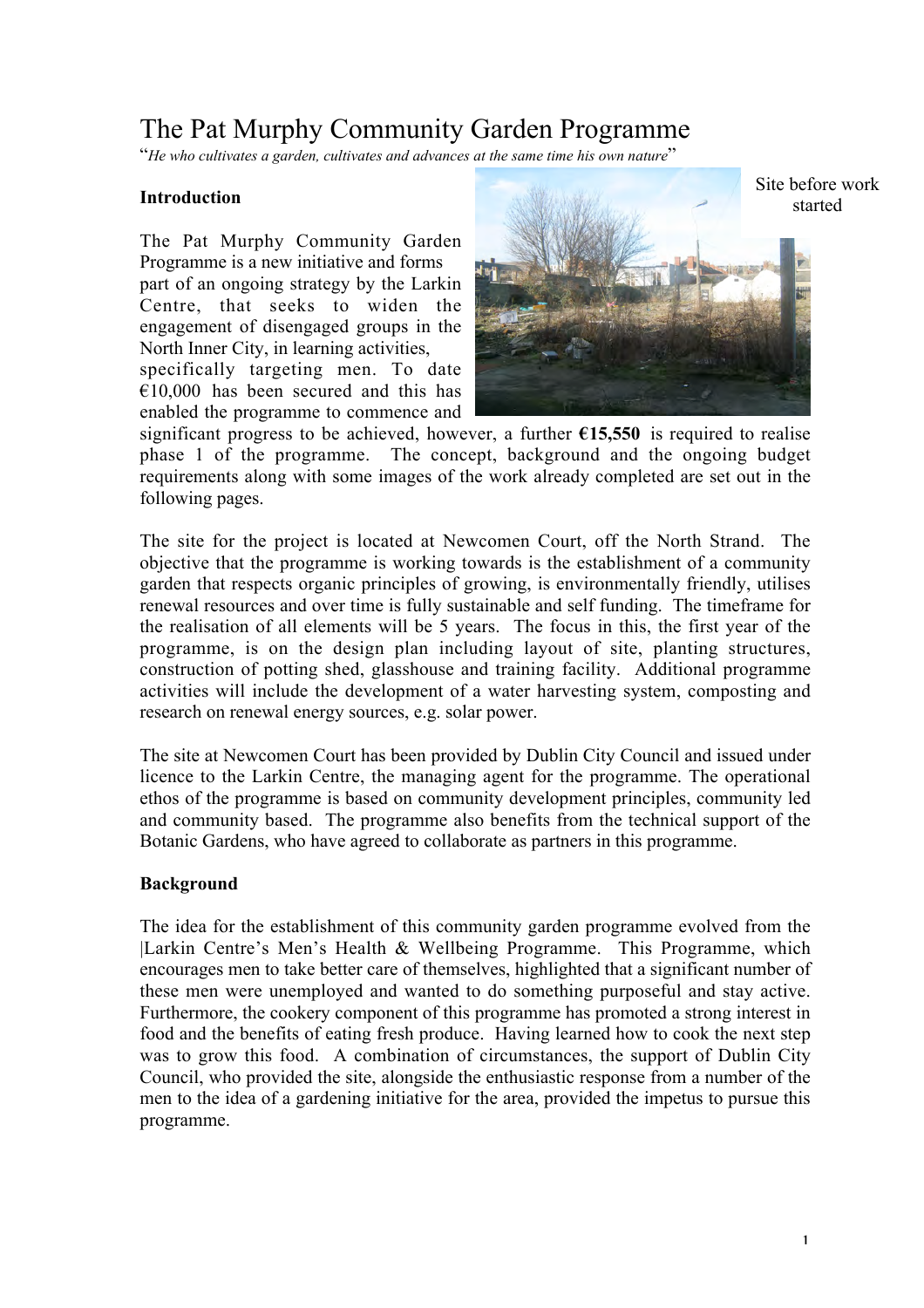The concept of community gardening is understood as the use of a garden or the process of working on the land to enhance or improve communities. It can create opportunities for learning and growth that can support the needs and aspirations of people in their local area. Community gardening provides a context for people to come together, be involved in purposeful, cooperative activity and through the process of this engagement, derive a number of benefits that will enhance their quality of life. It informs and fosters new understandings of living in harmony with the local environment and how our actions impact on nature. Community gardens facilitate a highly experiential and collaborative model of learning as participants interact with each other and the local environment, leading to the development of skills, understanding and attributes that are equally relevant to other areas of their lives. The very practical hands on focus of gardening, encourages active participation in the learning process, something that may not be as successfully achieved in a traditional classroom setting. Community gardens provide a social space for people to meet, experience a sense of belonging and satisfy those human needs of affiliation, physical activity and enjoyment of the open air.

In addition to the personal development gains, this garden will provide an abundance of food and transform what is currently a derelict space into a fruitful area and in so doing enhance the local environment. It is also hoped that the experience of the programme will encourage more to grow their own. The location of this community garden is in an area designated as disadvantaged, but fundamental to the programme's ethos and approach, is the intention to harness local skills and expertise and in so doing utilise the capacity of this community to make a difference in its own area. These ideas encapsulate the development of The Pat Murphy Community Garden

#### **Progress to date**

The task of transforming a disused site into a place of productive activity has been an evolving process and one that is still in progress. At each stage, it has involved overcoming a number of challenges, difficulties relating to design and other structural concerns have, through collective problem solving and sharing of ideas, been resolved. The programme has provided a vehicle for the creativity, resourcefulness and technical skills that resides in the community to be utilised.

Through the Men's Health & Wellbeing Programme a core of men willing to take on leadership roles in the implementation of this programme were identified. Since the commencement of this initiative approximately 14 men have been involved, some on an ongoing basis, others on a less regular basis. The informal nature of the programme gives participants flexibility around how much time they can give, but all contributions are valued. The community garden has drawn on the practical skills of local men, many of whom are unemployed, but their prior knowledge and work experience in the building and construction sector is now being but to good use in the programme.

To inform the concept and design of the programme, a number of study visits to other gardening projects were undertaken during June to August 2010 including the Botanic Gardens, Walled Gardens in the Phoenix Park, Street Garden Summer St and private Organic garden in Stillorgan. The opportunity to meet and see wonderful examples of organic gardening in practice has inspired the plan.

Original Design Plan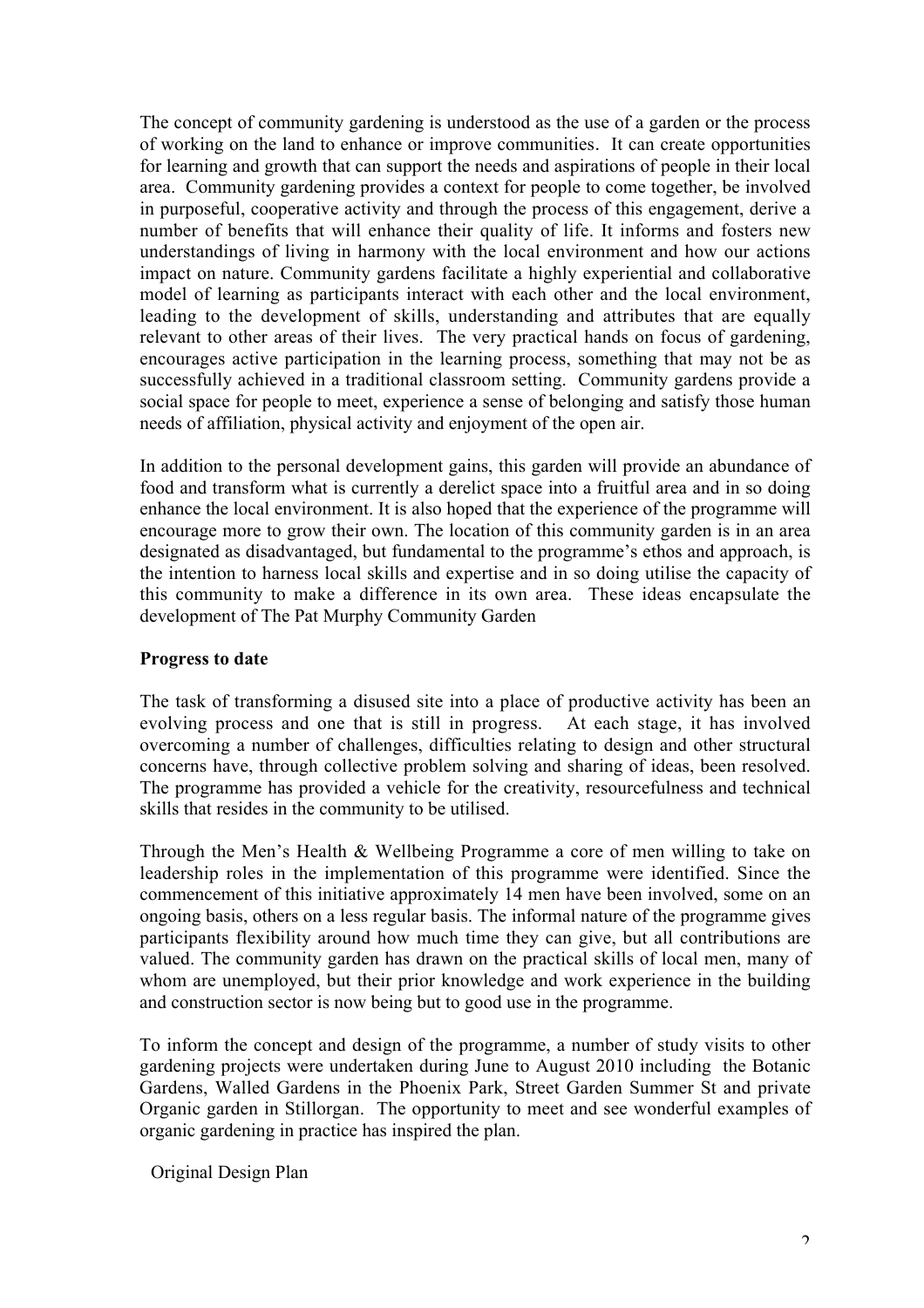

compost box

- generator
- procurement of topsoil, estimated amount required 70 tonnes

The community garden site is a twelfth of an acre in size and is south facing. The design plan, which has gone through a number of revisions, is intended to maximise use this space. The design comprises 18 rectangular planter boxes or raised beds, 10' x 14' x 27". These boxes have been constructed from organically treated 9" x 3" white deal bolted together with half inch threaded bar and are secured in position.

Within the current phase of implementation and, subject to the securing of funding, elements essential to the programme will include:

- the construction of a lean-to glasshouse, dimensions 16' x 12', with an apex roof, using all natural products
- multi-purpose secured building that will comprise the following facilities, a potting shed, dimensions 16' x 12', storage area for tools and equipment and a meeting/ classroom, dimensions 16'x 16', the later will be insulated
- installation of water harvesting system
- materials for the construction of a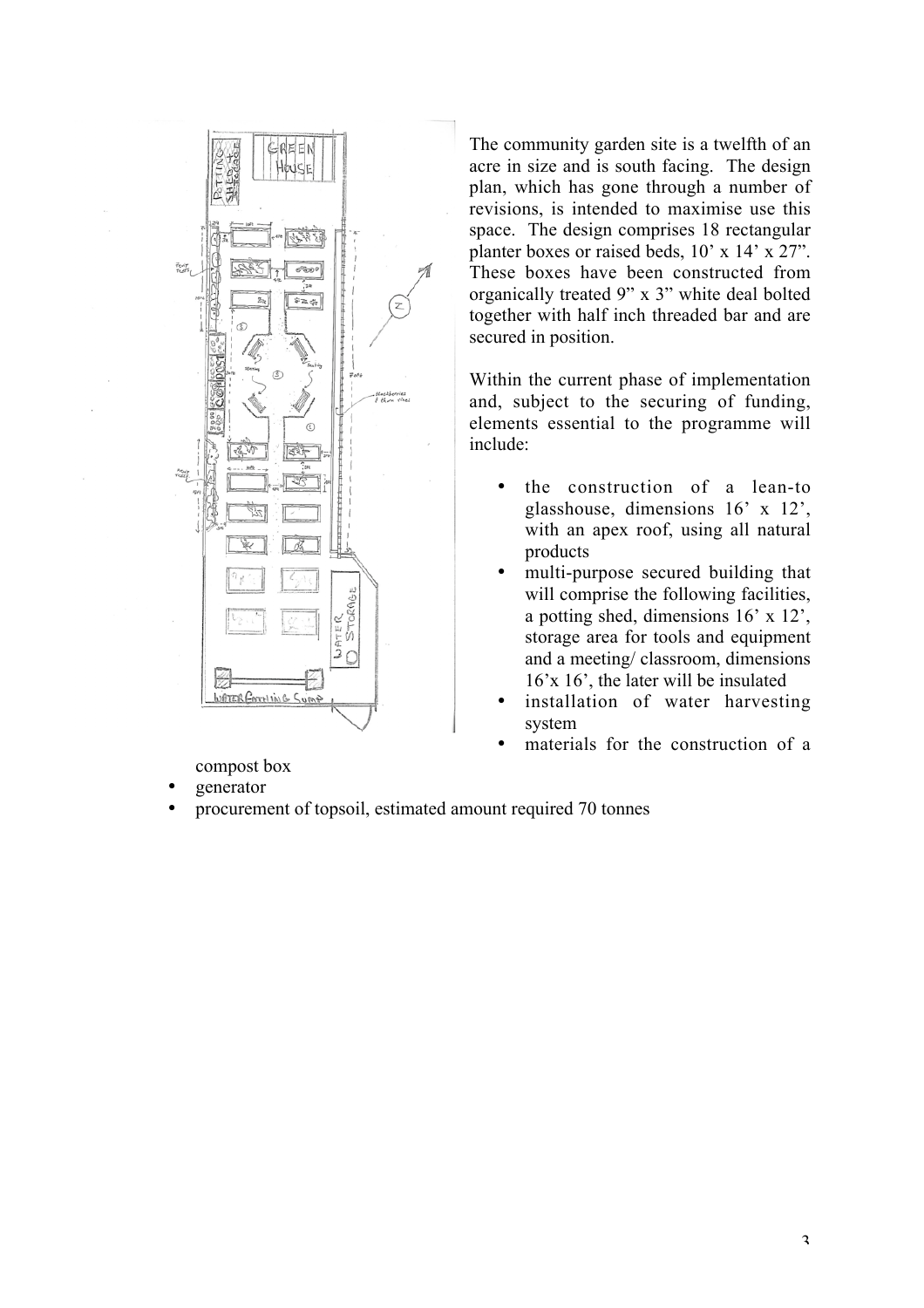### **Cost requirements**

The programme has sought to keep costs to a minimum and wherever possible reuse and recycle material. The recent General Election afforded an unexpected cost saving opportunity for the programme. The disused election posters have been used to line the raised beds in place of visqueen. Also some local businesses have contributed in kind to the programme. However, in order to progress the current work, as noted earlier, additional material is required, details as follows:

| <b>Community Garden Budget</b> |                                  |             |
|--------------------------------|----------------------------------|-------------|
| <b>Item</b>                    | <b>Description</b>               | Est<br>Cost |
| 1                              | <b>Potting Shed</b>              | €2,000      |
| 2                              | Glasshouse                       | €2,500      |
| 3                              | <b>Training/Meeting facility</b> | €5,500      |
| 4                              | Insulation for above             | €1,000      |
| 5                              | Water harvesting system          | €2,500      |
| 6                              | Generator                        | €500        |
|                                | Compost box                      | €350        |
| 8                              | Topsoil x 70 tonnes              | €1,200      |
|                                | Total                            | €15,550     |

# **Conclusion**

A hallmark of the programme's operation to date is the strong sense of local ownership, belief in and responsibility for the development of this community garden. All involved are fully committed to achieving the very best for the community. It is a positive example of men being motivated to action less by any self serving interest but rather by a desire to contribute to the development of their community.

# **Some of the images capturing activity on the Programme are shown below:**



Site as it was in June 2010 Field Trip in June 2010 to the Botanic Gardens